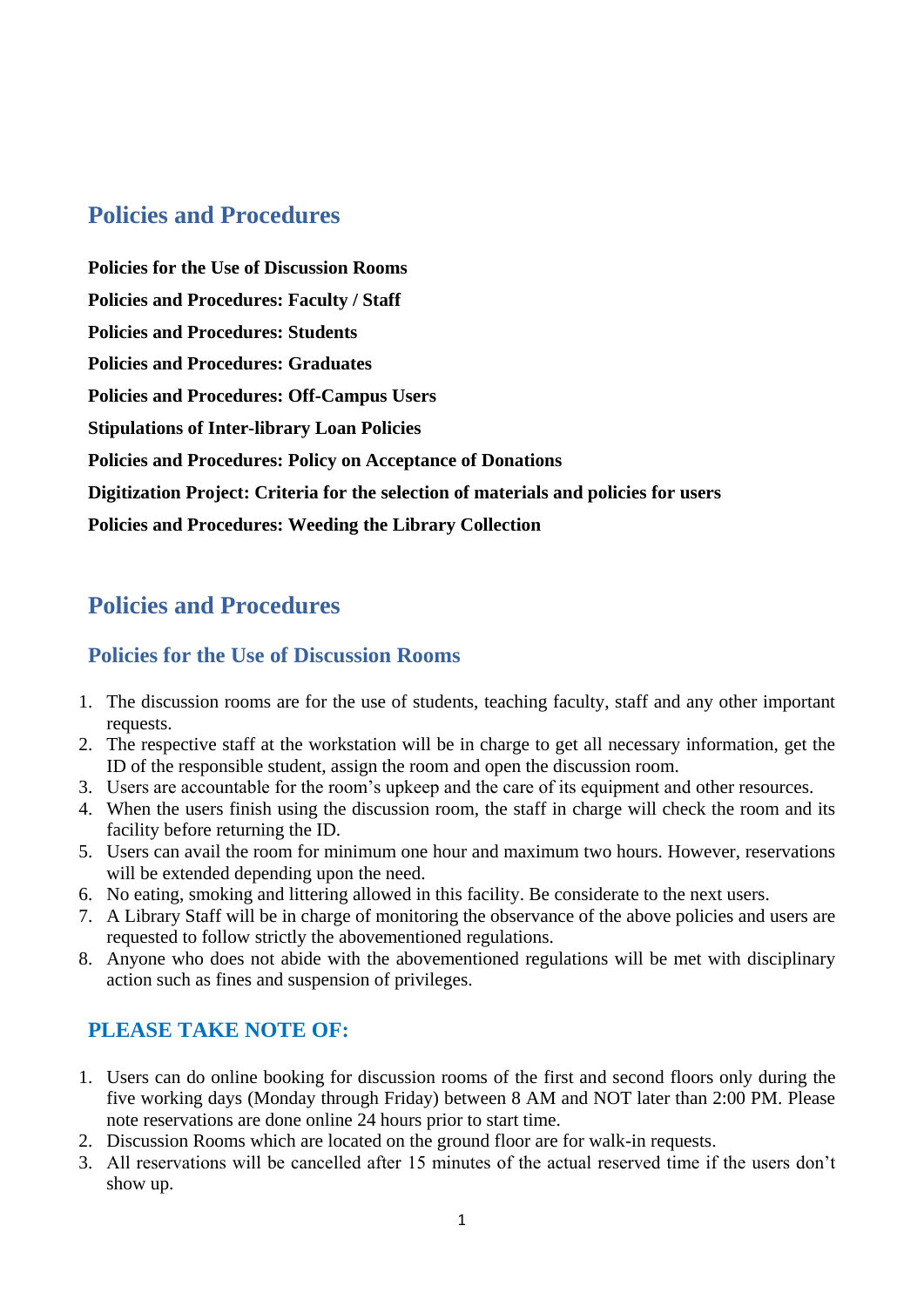- 4. The group of students that is allowed to use any of the DRs should be at least 3 or more members.
- 5. The purpose of using the discussion room are:
	- 1. Preparing/discussing a seminar with the adviser or fellow students.
	- 2. Preparing a group presentation.
	- 3. Discussing a group project.
	- 4. Studying for an exam as a group.
	- 5. Assembling a lab report as a group.
	- 6. Preparing a research or a report as a group.
	- 7. Tutoring/Coaching (between a teacher and student/s).
	- 8. Training session for a group
	- 9. Meeting/s of teaching faculty (take note that the number of seating capacity of all DRs in all three floors range from 6 -13 persons).

### **Policies and [Procedures:](https://www.bethlehem.edu/ic/library/policies-and-procedures/#1579867027179-d4abdea8-7732) Faculty / Staff**

### **Loan Procedures**

Faculty may borrow up to twenty books at a time for a period of 8 weeks. The University ID card serves as the library card. Faculty must not lend books to students under the faculty member's name; such a practice creates confusion in the circulation records. All books must be returned at the end of each semester; it's important to keep the circulation record up-to-date. A fine will be imposed on all those who keep books and materials past the due date. Payment is made for lost or damaged books. In the event that a teacher fails to comply with the above regulation and accumulates dues, the Finance Payroll Officer will be informed so that such amount will be deducted from the teacher's monthly salary.

The faculty and staff member can renew the loan period for one year by email or calling library staff. At the end of the year, all books should be brought physically to the library.

Reference books do not circulate except for class use; books borrowed must be returned immediately after use.

#### **Reserve Shelf**

Faculty may put books and other materials on the Reserve Shelf located at the circulation desk. Bring such materials and fill out the appropriate form; indicate whether the reserve material is to be borrowed overnight or is reserved for room use only. Loose pages will not be accepted unless properly compiled.

### **Periodicals/Journals Services Section**

Periodicals are arranged on the racks by categories such as General, Science, Nursing, etc. Back issues are kept in the red boxes on the shelves until a collection is complete. When the volume is bound it is moved to the second floor in the bound periodicals section. The periodicals and journals may be borrowed for a week only. Bound periodicals do not circulate except for class use as requested by the respective teacher.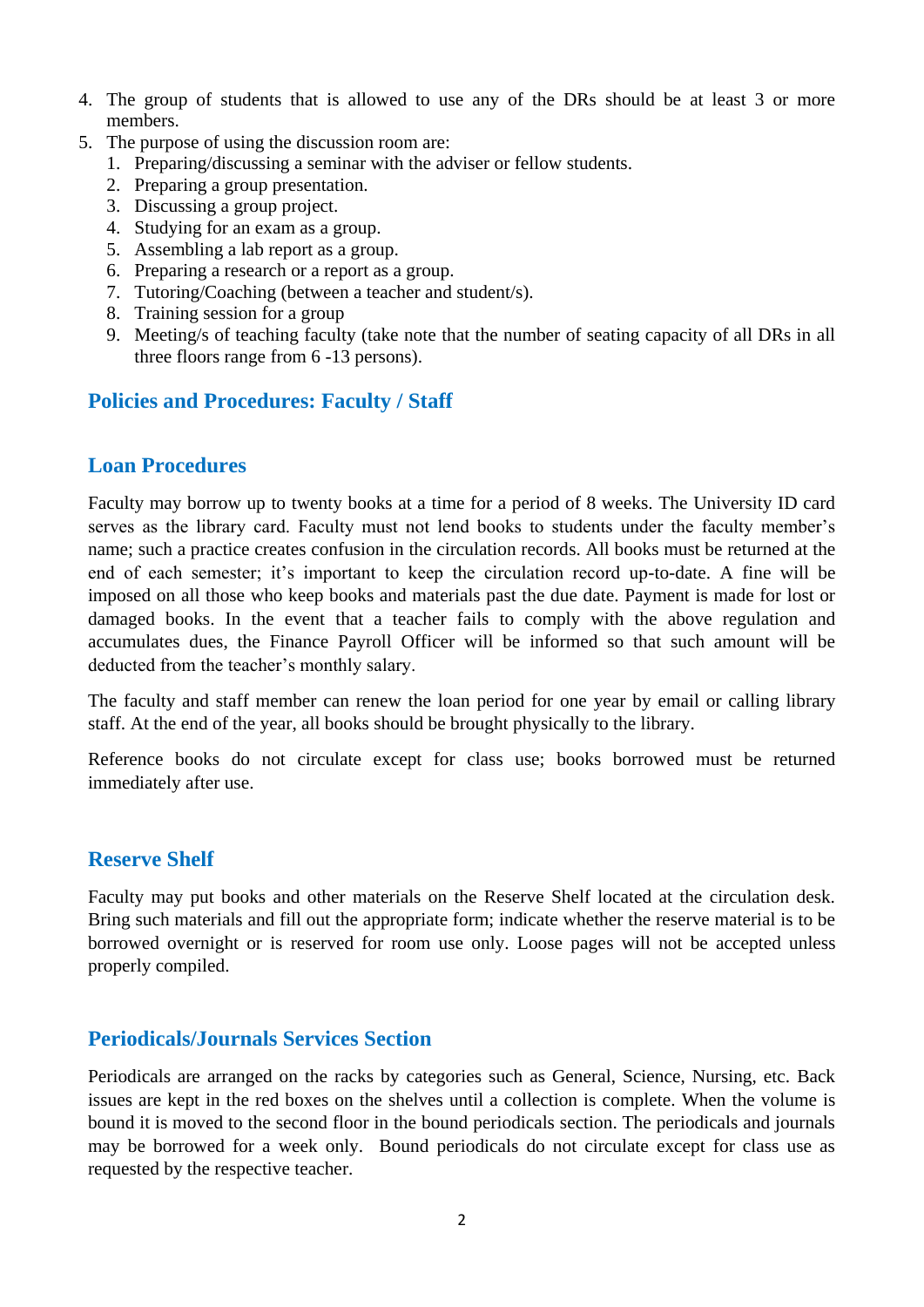## **Book Selection**

The library has a book selection policy within which the staff in charge operates. Teachers are encouraged to recommend specific titles in their fields of specialty. Each department/faculty is allocated a certain budget for purchasing books. Use "Online Acquisition" under "Library Services" on the library website to request new books for purchase. The general policy is to purchase a single copy of each title. Books needed for faculty offices are not included in library purchases. The ultimate responsibility for book selection rests with the Library Director and the Library Staff in charge. The purchased books are processed and displayed at the entrance on the ground floor for a week and then shelved.

### **Library Liaison Team (LLT)**

The purpose of the LLT is to communicate concerns and interests between the library staff and the faculty in order to improve library resources and services. The team is composed of a representative of each department/faculty and the heads of each section of the library. A single annual meeting with all the representatives is scheduled in the fall semester.

#### **Faculty Guide to Bethlehem University Library**

#### **Vision and Mission of the Library:**

The Bethlehem University Library strives to acquire and to make accessible the necessary print and electronic resources necessary for academic programs, research, extracurricular activities, and community engagement.

The mission of the Bethlehem University Library is to serve the academic community of students, administration, faculty, staff, graduates, visiting researchers and the Palestinian community by providing materials, resources, technological services and facilities to meet educational needs.

The Library pursues this mission through acquiring, organizing, and maintaining the requisite information resources, equipment and materials. Moreover the library provides an environment conducive to the search for and exchange of knowledge to facilitate lifelong learning. The library serves as a vital component of the educational mission of the University to form the whole person.

The Bethlehem University Library also hosts the Turathuna Center – a resource center which aims at promoting knowledge of and love for Palestinian heritage and culture.

# Objectives:

- 1. Provide collections and services to meet the needs and interests of the academic community.
- 2. Utilize appropriate technologies to maintain and improve Library operation and services.
- 3. Promote the awareness and use of the Library's resources and services.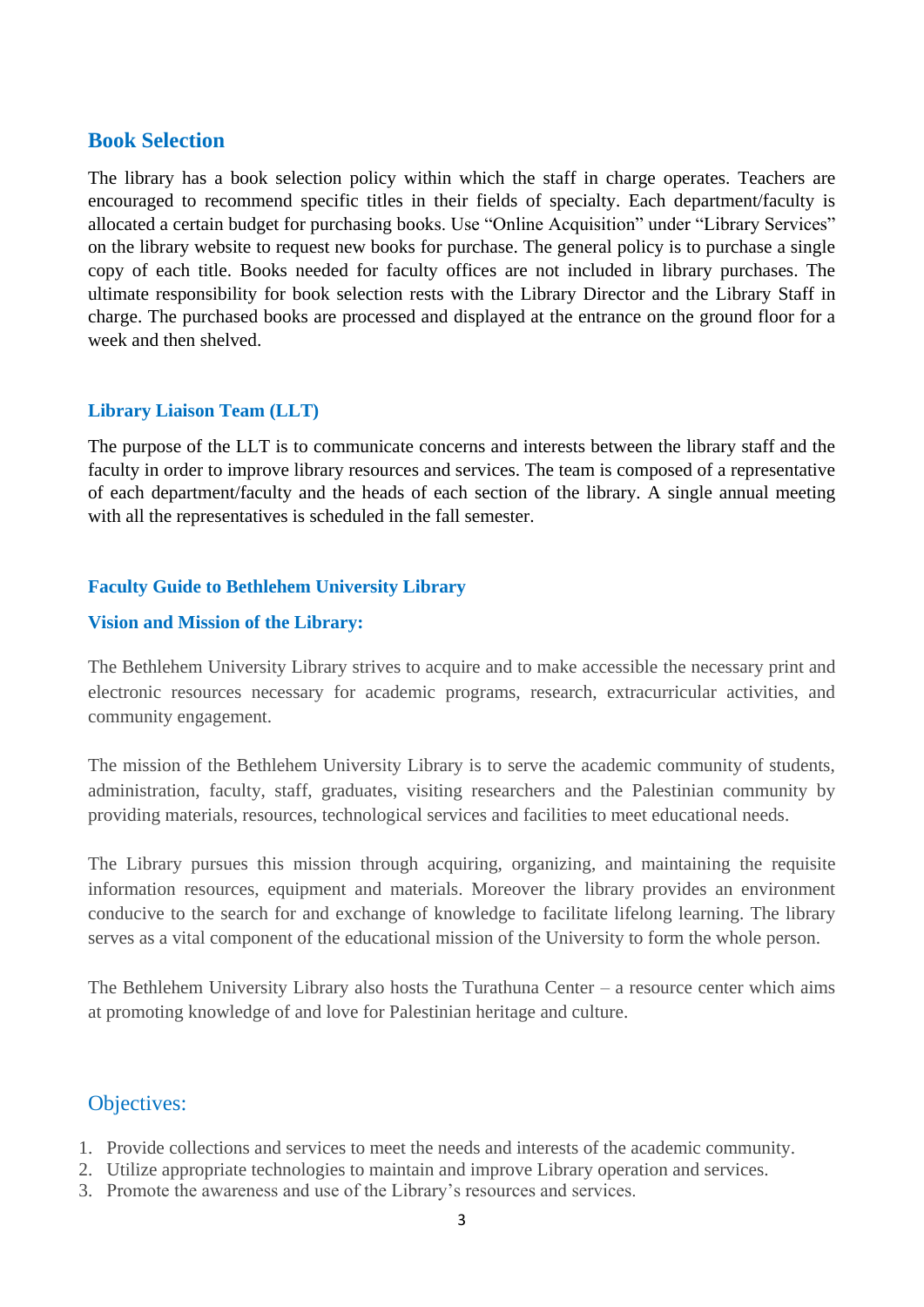- 4. Coordinate and open channels of communication with the university faculties and departments for the sake of developing the Library's collection and improving the services.
- 5. Develop and maintain mutual relationships with other libraries in the region and with cultural and educational institutions.
- 6. Develop qualified and highly motivated staff that is service-oriented. Create a work atmosphere of professional competence to achieve high standards of performance and productivity.
- 7. Provide and maintain appropriate and upgraded facilities to enrich the learning-teaching process.

| Office / Services                                                  | Floor               | Room No. | Tel. No. |
|--------------------------------------------------------------------|---------------------|----------|----------|
| <b>Journal Services</b>                                            | Garden Floor        |          | 2487     |
| <b>Library Director</b>                                            | <b>Ground Floor</b> | 103      | 2024     |
| <b>Information Desk</b><br><b>Circulation Services</b>             | <b>Ground Floor</b> |          | 2263     |
| <b>Arabic Technical Services</b><br>Reference/Information Services | <b>First Floor</b>  | 205      | 2268     |
| George Nasra Center                                                | <b>First Floor</b>  | 206      | 2428     |
| <b>English Technical Services</b><br><b>Information Services</b>   | <b>Second Floor</b> | 306      | 2267     |
| Archives                                                           | Third Floor         | 401      | 2426     |
| <b>Digital Services</b>                                            | Third Floor         | 401      | 2313     |

## Internal Telephone Directory

Bethlehem University Library serves the academic community of students, administration, faculty, staff, alumni, and visiting researchers. The four-story building, dedicated in 1978, has a capacity of approximately 100,000 volumes, and seating space for approximately **320** library users.

Bethlehem University Library features an open stack which provides quick and easy access to its readers, and uses the Library of Congress Classification System.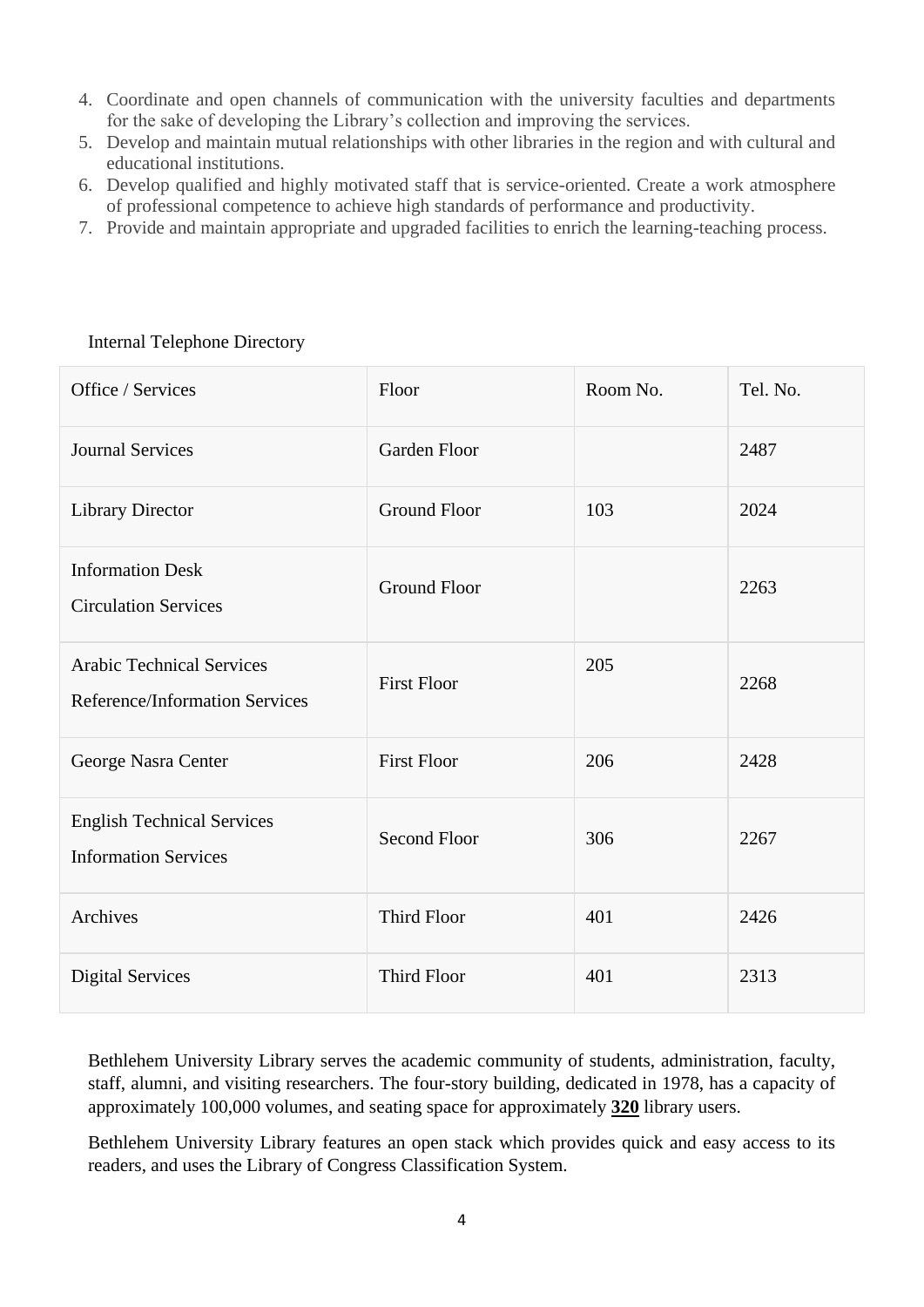Library Opening Hours

The library is open from Monday to Friday from 8:00 AM – 4:00 PM. It is closed on university holidays.

# **Library Floor Plan**

| Garden Floor                                             |
|----------------------------------------------------------|
| Technology support unit                                  |
| <b>Equipment lending</b>                                 |
| Journal services                                         |
| Compactus                                                |
| Disability resources                                     |
| Garden courtyard                                         |
| <b>Ground Floor</b>                                      |
| Library director's Office                                |
| <b>Circulation services</b>                              |
| <b>Information services</b>                              |
| <b>References Books</b>                                  |
| Printing station                                         |
| Quiet Study Area                                         |
| <b>Computer Pool</b>                                     |
| RFID Self check-in/out machines                          |
| Discussion rooms $1 - 3$                                 |
| Circulating books: R28.3 - ZA 4480                       |
| <b>First Floor</b>                                       |
| Arabic technical services                                |
| (special collections)<br>George<br>Nasra<br>of<br>center |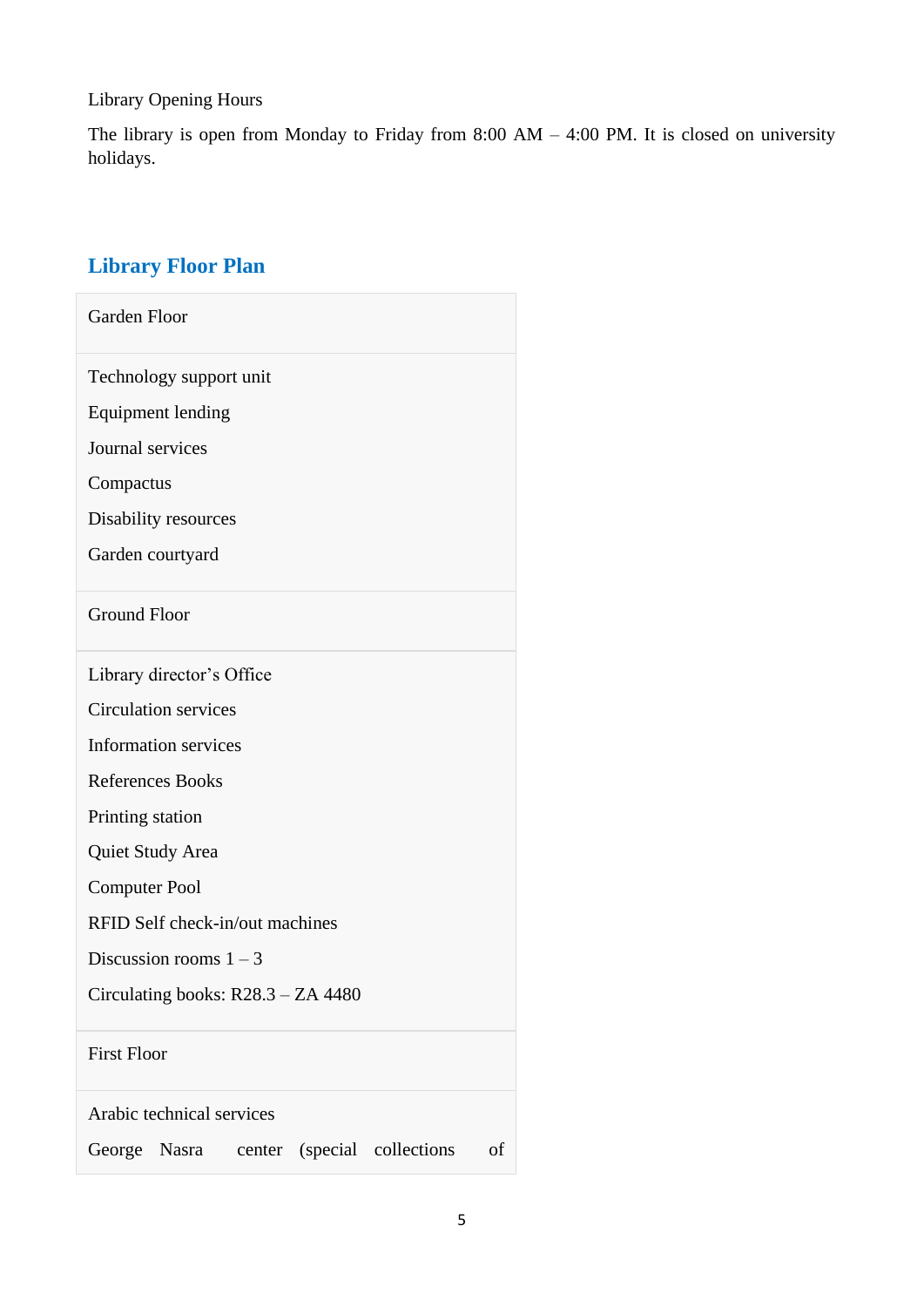Palestine)

Reference Information Area

Printing station

Discussion rooms 4-7

Quiet Study Area

Computer Pool

Female Restrooms

Circulating books: AC 1 – PR5442

Second Floor

English technical services

Reference Information Area

Printing station

Discussion rooms  $8 - 11$ 

Quiet Study Area

Computer Pool

Learning and Teaching Corner

Bound periodicals

Circulating books: PR 5480 – QR981

Circulating books: foreign languages

Staff Kitchenette

Male Restrooms

Café-library

Third Floor

Archival services

Digital services

# **Loan Policies**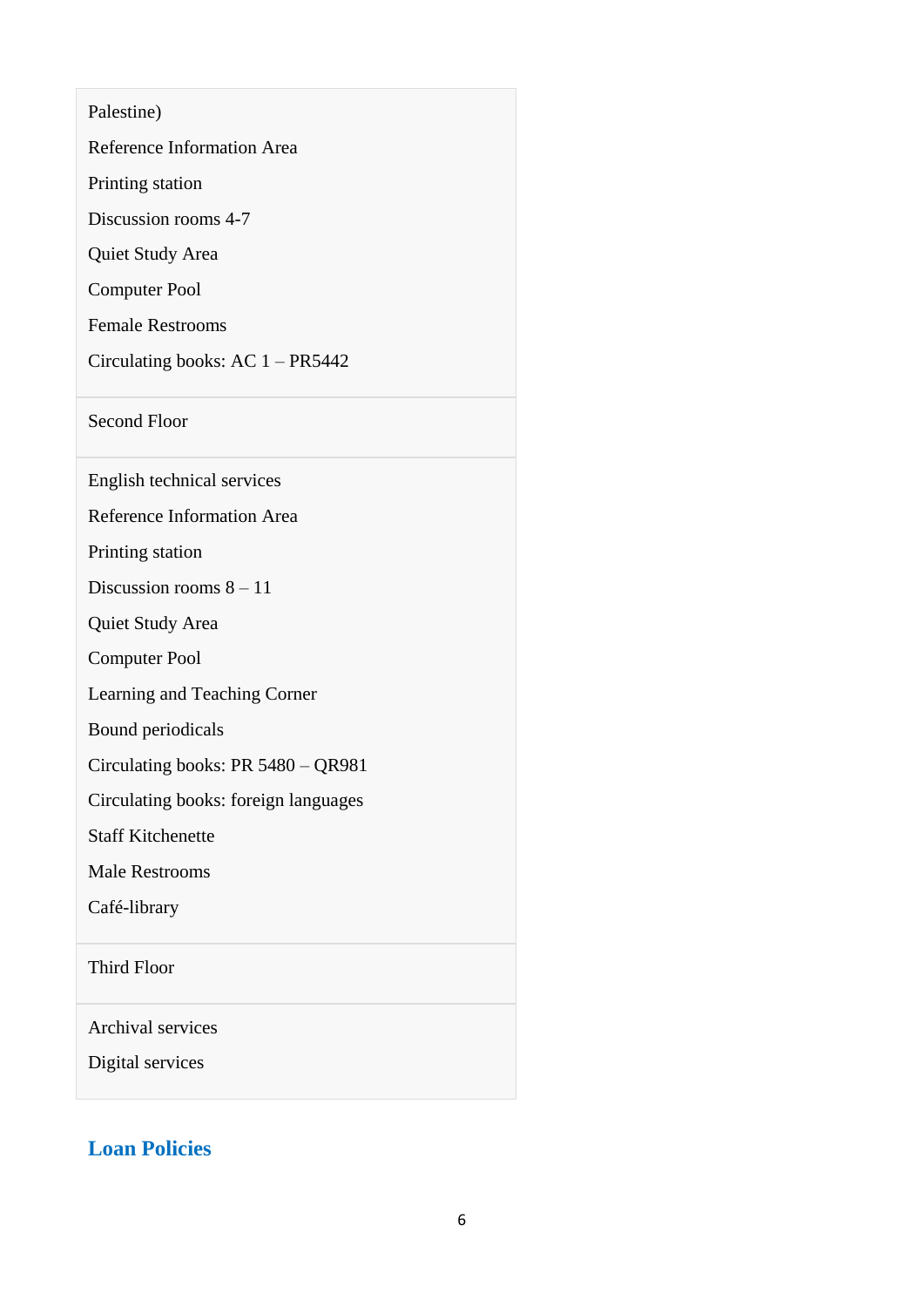Bethlehem University Library grants borrowing privileges to all faculty, staff, and registered students.

Books: Faculty may borrow up to 20 books at a time for a period of 8 weeks, subject to renewal if not requested by another reader. In cases when a student might need a book borrowed by a faculty or staff member, priority is given to the student.

Reference books do not circulate except for class use. Faculty members can request-for the reference books themselves from the Director and return it immediately.

Periodicals: the latest issue of a periodical may be borrowed for the weekend only, and should be returned before 9:00 a.m. on Monday. Loose back issues may be borrowed any time for a period of one week. Bound volumes of periodicals are treated like reference books, that is, for Library use only.

# **Loan Procedure**

Present your University ID card to the circulation staff. Faculty and staff are requested to keep their circulation record up-to-date. Faculty should not be allowed to lend books to students under their name, or get the books borrowed by a student. This causes confusion in the circulation records.

Security: An automatic security system is in place; be sure that all materials are properly checked out before passing through the exit.

# **Circulation Desk / Reserve Shelf**

The Circulation Desk is the front desk of the Library where library materials are checked in/out.

Faculty may display books and other materials on the Reserve Shelf located behind the Circulation Desk. Faculty, themselves are requested to bring such materials and fill out the appropriate form. They should indicate whether they want the material to be borrowed overnight, or labeled Room Use Only. Once instructions are given, the library staffs are expected to follow them. Loose pages or just stapled materials will not be accepted for Reserve unless they are properly compiled.

Short documents for Electronic reserves can be posted on the library website.

Refer also to this link: [Library Circulation Desk](https://www.bethlehem.edu/ic/library/services#Circulation) 

change link https://www.bethlehem.edu/ic/library/services/#1580125789224-712ac54f-9c94

# **Reference Desk**

The library staff in charge of Reference/ information services is available to assist any library user who needs help in looking for library materials.

# **Journal/Periodical Room (Garden Floor)**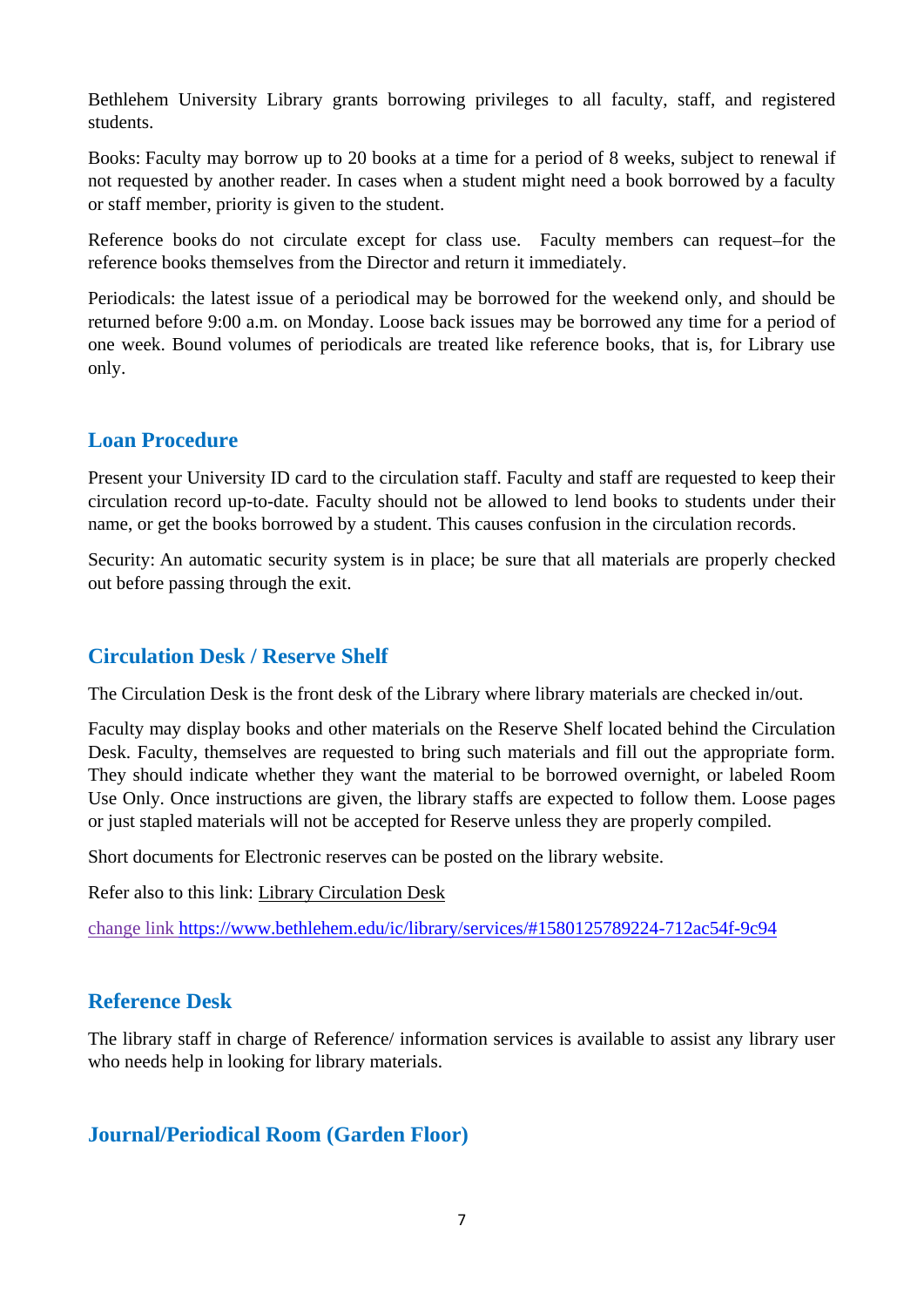Periodicals are arranged on the racks by broad categories such as General, Science, Business, Social Sciences, Economics, Languages, Nursing, etc. Back issues are kept in red boxes until a volume is complete, then bound and kept on the second floor.

# **Reference Section**

All reference books, including teachers' dissertations and big sized art books are located in the Reference Section at Quiet study Area on the ground floor.

George Nasra Center for Palestinian Heritage–

George Nasra Center for Palestinian Heritage – Special Collections, was opened in 1990. Generous donations of Catholic Near East Welfare Association and Pontifical Mission to Palestine made this section of the Library a reality. Through the generosity of Ireland Aid a new addition to the first floor of the library was constructed in the year 2000. The new center was named Turathuna: Center for Palestinian Heritage at Bethlehem University. The Special Collection is now located in this center.

# **Holdings**

The main collection includes reference and circulating books in all fields of knowledge related to Palestine and Palestinian affairs except literary works which are kept in the general collection. Old newspapers and periodicals like Falastin, Palestine Post, Mira't al-Sharq, Palestine Weekly and al-Carmel are available on microfilm. A microfilm/fiche reader-printer is available also for all users. Other types of materials like rare books and manuscripts are for Room Use Only.

# **Borrowing Policy**

Bethlehem University Faculty both full timer and part timers, Staff and registered students may borrow materials from this Division within the same borrowing policies and procedures of the library. They all need to have a valid library card.

Researchers from outside the University may use the library upon getting the permission from the Library Director and signing the required form. A researcher must seek permission for photocopying manuscripts and/or other materials for study purposes, the same holds true before publishing any manuscript. Indiscriminate photocopying, which can be tantamount to publishing is not allowed. Researcher should inform the Library in advance of their timetable for research and use of the division.

# **Archives**

The Archives organizes and preserves the history of Bethlehem University. Photographs, documents, brochures, newsletters, newspaper articles, course catalogs, and other memorabilia are collected. In 1999 the Archives was relocated to the third floor of the library and is included in the structure and organization of the library. Library Services

Library Instructional Sessions / Organized Tours and Visits

The Library staff offers special sessions to students, staff and faculty on the use of the Library and its different resources.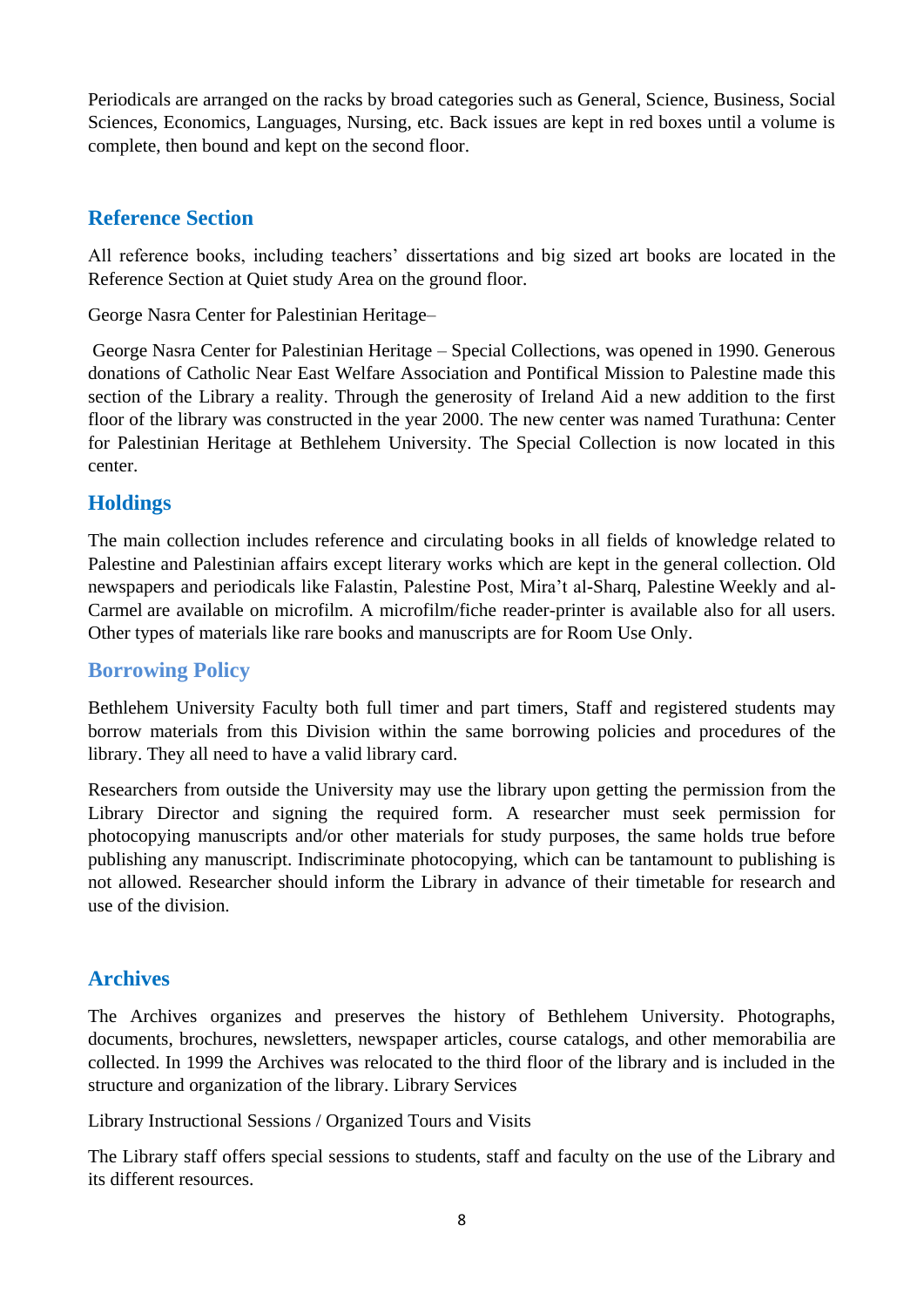# **Prioritized Processing of books**

The library continuously acquires new books throughout the academic year. These books are classified and cataloged as soon as they are purchased. Faculty members are always informed of the arrival of new acquisitions. If certain books are urgently needed, a faculty should inform the librarian in charge, and the books will be given priority in classification.

# **Library Liaison Team**

The Library Liaison Team was initiated in 1984 to provide a channel of communication between the Library and Faculty for the purpose of improving library resources and services. The LLT meets annually (or as the need arises) upon an invitation from the Library Director with a proposed agenda.

Communications and Information are communicated both ways for better services Book Selection, Ordering, and Purchasing.

The Library has a book selection policy within which the staff in-charge of the Library operates. However, the faculty is very much encouraged to recommend titles in their fields of specialty but the ultimate responsibility for book selection rests with the Library Director and the staff in-charge.

The Library usually provides the faculty with up-to-date publishers' catalogs from which to select appropriate titles. Use "Online Acquisition" under "Library Services" on the library website to request new books for purchase. Once the request is received, the ordering procedure will be taken care of by the staff in-charge of book orders.

The general policy is to purchase one copy of every title. Periodical Selection

In selecting periodicals, the choices of the faculty are important and the Library Director should give weightage to their recommendation, but he/she should maintain some control of selection.

# **Gifts / Donations**

Many valuable books and other reading materials are received as gifts and such gifts are encouraged and welcomed. When gifts are made to the Library, adequate and prompt acknowledgment is done through a thank you note or a letter. Gifts in terms of cash/check are handed over to the Vice President for Development, who in turn submits this to the Finance Office. The Library keeps a record of all donors.

# **Instructions**

Study Atmosphere

A quiet study atmosphere should be maintained at all times in the Library. The support of faculty in this matter is very much appreciated.

Lost and Found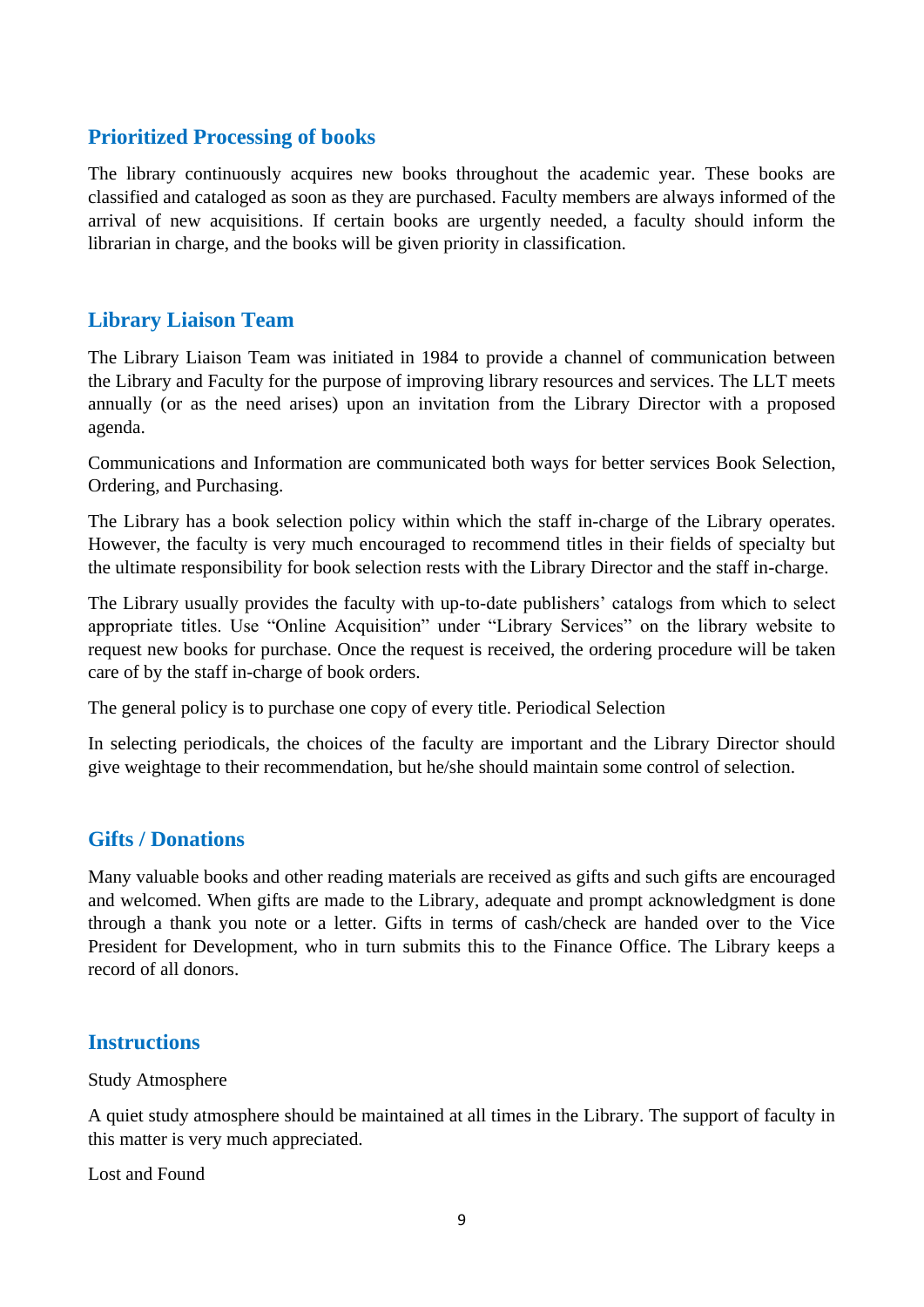The Library assumes no responsibility for missing articles and valuables within its premises.

Food and Beverages

Food and beverage are not allowed in the Library.

Smoking

Smoking is strictly forbidden within the Library premises.

Assistance

Never hesitate to ask the library staff for help at any time.

Library of Congress Classification System

| A            | <b>General Works</b>                      | PG          | <b>Russian Literature</b>                                                                               |
|--------------|-------------------------------------------|-------------|---------------------------------------------------------------------------------------------------------|
| <b>B-BJ</b>  | Philosophy, psychology                    | PJ-PM       | Languages and Literatures of Asia,<br>Africa, Oceania American Indian<br>Languages Artificial Languages |
| <b>BL-BX</b> | Religion                                  | PN          | <b>General Literature</b>                                                                               |
| $\mathsf{C}$ | <b>Auxiliary Sciences of History</b>      | <b>PR</b>   | English                                                                                                 |
| D            | History: General and Old<br>World         | <b>PS</b>   | American                                                                                                |
| $E-F$        | History: America                          | <b>PQ</b>   | French, Italian, Spanish, Portuguese                                                                    |
| G            | Anthropology,<br>Geography,<br>Recreation | <b>PT</b>   | German, Dutch, Scandinavian                                                                             |
| H            | <b>Social Sciences</b>                    | <b>PZ</b>   | Fiction                                                                                                 |
| $\bf J$      | <b>Political Science</b>                  | Q           | Sciences                                                                                                |
| K            | Law                                       | $\mathbf R$ | Medicine                                                                                                |
| L            | Education                                 | S           | Agriculture                                                                                             |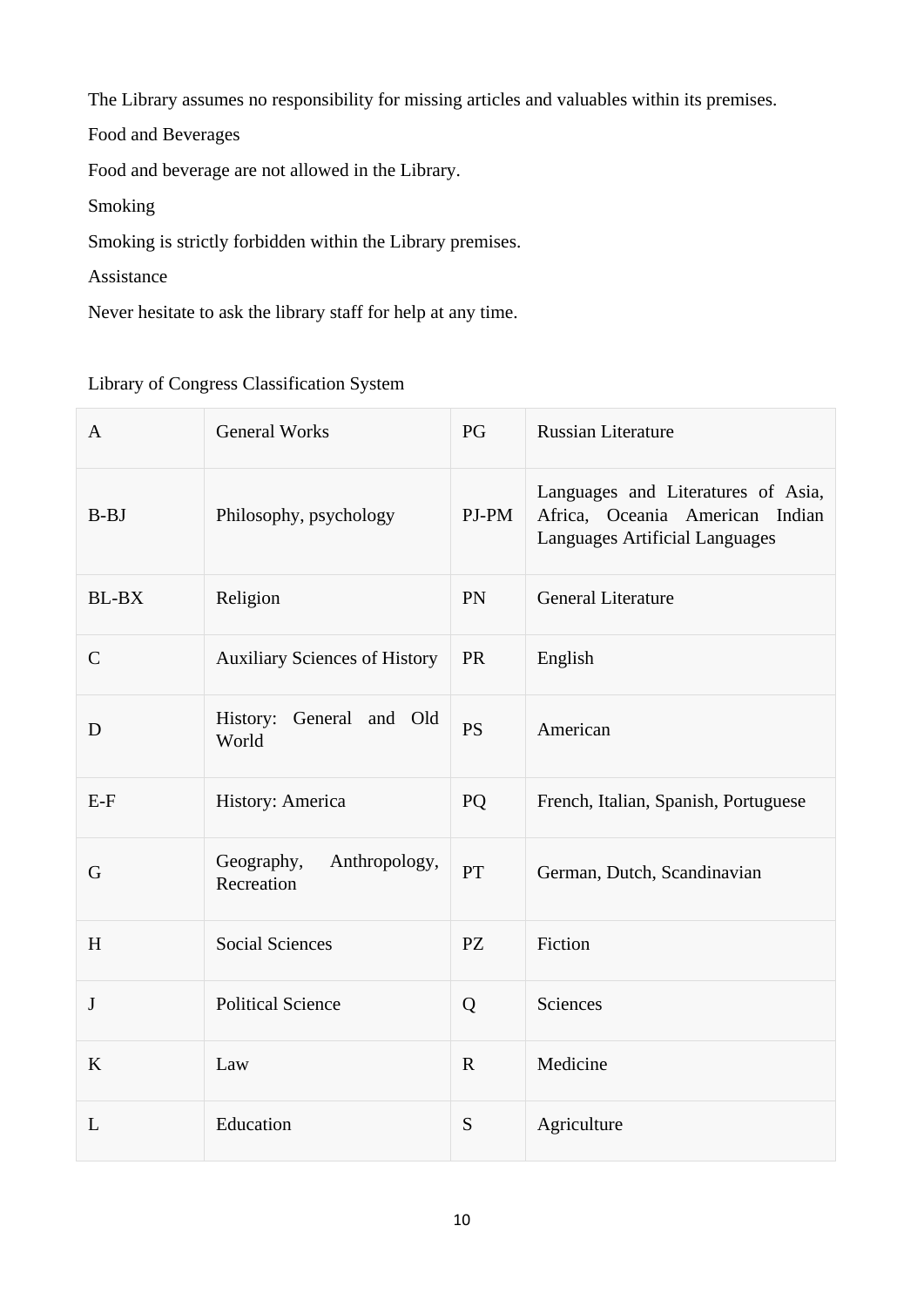| M      | Music. Books on Music                                                                | T | Technology                    |
|--------|--------------------------------------------------------------------------------------|---|-------------------------------|
| N      | Fine Arts                                                                            | U | <b>Military Science</b>       |
| $P-PA$ | General<br>Philology<br>and<br>Linguistics<br>Classical<br>Languages and Literatures | V | <b>Naval Science</b>          |
| PB-PH  | Modern European Languages                                                            | Z | Bibliography. Library Science |

## **Policies and Procedures - Students**

#### **Loan Procedures**

The student must have a current university ID card in order to borrow books. The card is not transferable. Students may use the Self-Check In /Out machines. In case they face technical issues, they have to present the ID card with the books to the Library Staff on duty at the Circulation Desk. The loan period is for three weeks; five books plus one reserve book can be borrowed at a time. Seminar students are allowed seven books at a time. Reference books do not circulate. Reserve books may be used in the library upon deposit of the university ID card and may be borrowed overnight after 2:30 PM until 9:00 AM the following day. Reserve books are issued on a first come, first served basis. All books must be returned on the last day of classes of every term. Failure to do so, grades or graduation petition will be blocked through the Registrar's Office. A fine of one shekel (NIS 1.00) per day will be imposed on all those who keep books and materials past the due date and also for lost or damaged books. Suspension of library privileges will be imposed on those who do not follow these procedures.

### **Study Area**

#### **– Quiet study area:**

The library has Quiet Study Area in three floors. A quiet study atmosphere must be maintained at all times. The use of cell phones, food, beverages, and smoking is prohibited.

#### **–Discussion rooms:**

The Discussion Rooms of the three floors are available for group work or group study. Prior reservations can be done either online or walk-in.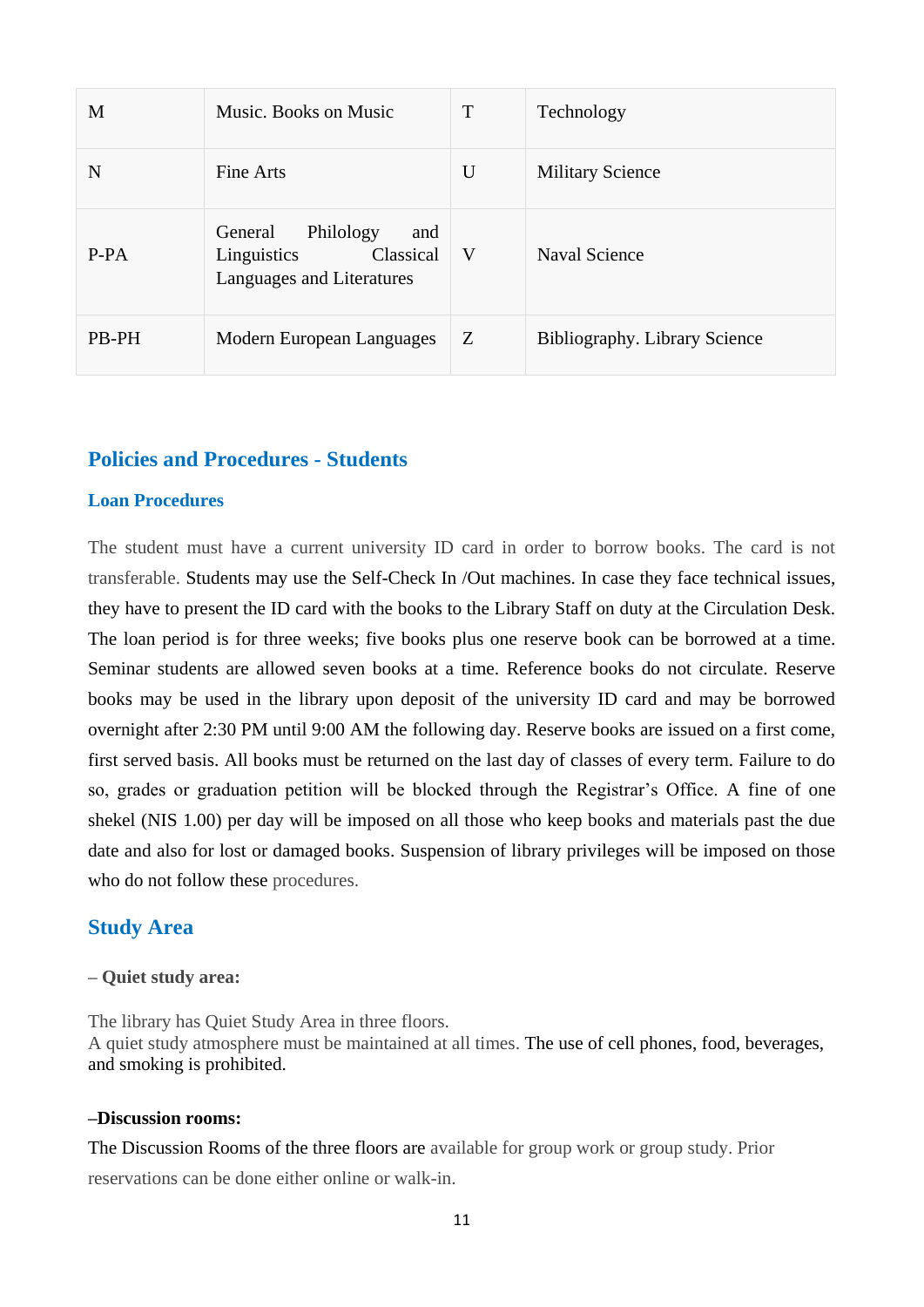Online reservations link: <https://www.bethlehem.edu/ic/library/discussion-rooms/>

Use of food, beverages, and smoking is prohibited.

Group Study Area

The library has space in the three floors for group study. Students can study individually, in pairs and in small groups.

# **Computer Pools**

The library has computer pools in the three floors. Students can study/work individually, in pairs and in small groups.

Shelves

Students are requested to cooperate and maintain order of the shelves. Books are placed in order according to the call numbers; a call number is a combination of letters and numbers. Students are expected to take from the shelves only the needed books. Students are requested to place the books on the trolley.

## **Policies and Procedures for Graduates**

Graduates of Bethlehem University have privileges to use the library only on Wednesdays and Fridays from 8:00 AM  $-$  4:00 PM. A proper application form with an annual payment of NIS 50 and a personal picture must be submitted to receive a valid library card. All other policies and procedures for students apply to graduates.

# **Policies and Procedures for Off-Campus Users**

During the academic year off-campus users from West Bank universities or those coming from overseas may use the library and its resources/facilities only on Wednesdays and Fridays, from 8:00 AM to 4:00 PM.

Special researchers are given a concession on a case-to-case basis and upon an interview meeting with the Library Director and with a proof of residence and with reference persons in Bethlehem. They are allowed to borrow books with a deposit of \$500 which is refundable.

After the summer session and in between semesters, the Library is closed to all for an inventory of books and for an upkeep of materials, resources, and equipment in order to prepare for the new academic term/year. Non-access to the Library is strictly enforced.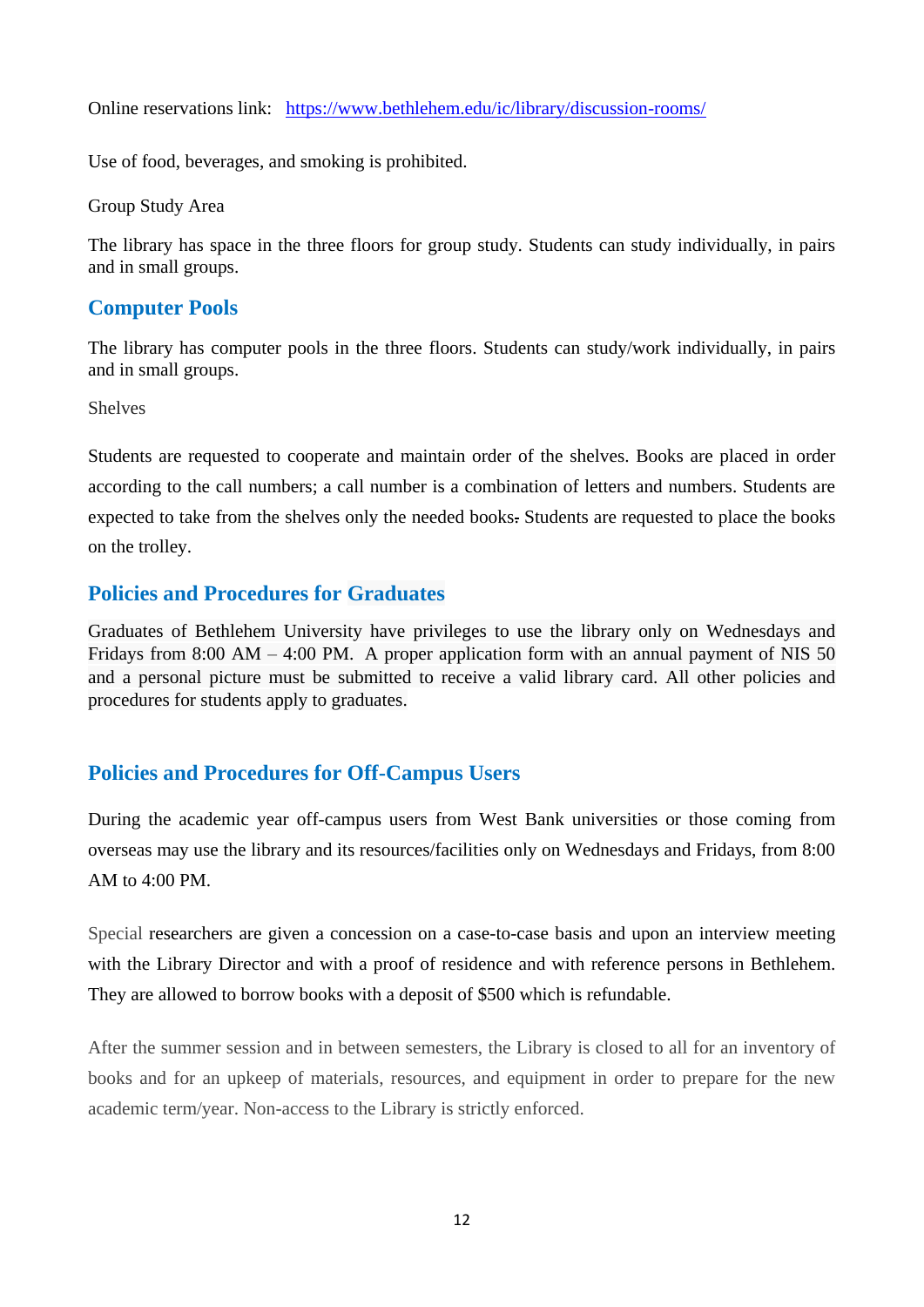# **Stipulations of Inter-Library Loan Policies between Bethlehem University Library and Bethlehem Bible College Library**

I. Inter-Library Loan (ILL):

Definition:

An interlibrary loan between Bethlehem University Library and Bethlehem Bible College Library is a deliberate and concerted effort to share resources by making library materials available to all of the members, both faculty and students, of these two libraries and other possible eligible members (in the case of BU Library graduates, who are off-campus members/users and for Bethlehem Bible College Library, being also a public library, their outside users will avail of the same privilege).

• Rationale:

Considering our respective curricular offerings and our close geographical proximity, the librarians of both libraries share the perspective that our resources can be put to maximum use not only by our own clientele but also by accommodating other users/borrowers, especially of our respective libraries (as mentioned above).

#### II. Coverage of ILL Scheme

Bethlehem University Library and Bethlehem Bible College Library will make available resources that are in their general collection when their respective clientele request them. However, with the exception of circulating books at George Nasra Center for Palestinian Heritage, the borrowing of rare, unique, expensive materials, reference books, dissertations, theses and books on reserve. items that would be difficult or impossible to purchase or replace—is not permitted. Issues or volumes of journals and recent newspapers are not usually available for circulation. The decision to make available any library resource remains exclusively with each of the libraries.

III. Procedures to observe in ILL

In normal circumstances, the library that needs materials from another library initiates the request either through a phone call or by email. Complete bibliographical information is provided so that search for the material can be carried out effectively and efficiently.

Once the book is retrieved from the shelf, it is set aside on a reserved section at the circulation desk until the interested library collects the item.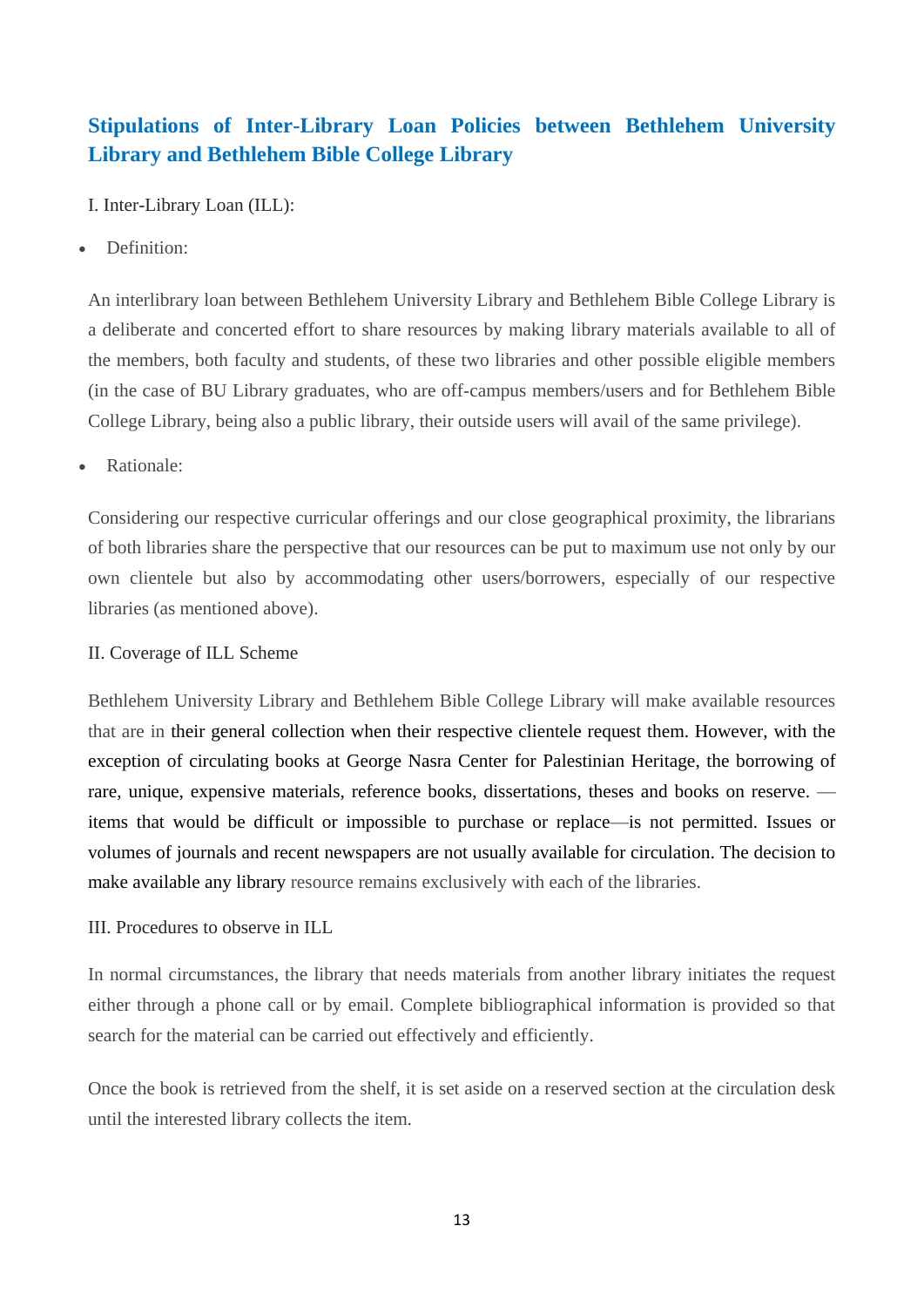An online ILL request form can be filled in with the necessary information and sent by email to the respective library.

IV. Loan Policies and Restrictions

Bethlehem University Library stipulates its policies and restrictions on its own homepage.

As indicated, these policies and procedures govern faculty, staff, students, graduates, and offcampus users. Unless the books are in demand or placed on reserve, the other library may be able to borrow the needed books.

If the books or materials are needed by the members of the lending library, the borrowing library is given three days to return the books/materials on loan.

Penalties/fines for overdue, damaged, and lost books will be charged to the borrowing library. These are non-refundable. Specifications of fees and charges remain within the discretion of each of the libraries concerned. Books should be taken and returned by the respective borrowing library staff.

# **V. Library System (Libsys) Records at Bethlehem University Library**

Bethlehem University Library utilizes Libsys, an automated system which is a package of circulation, cataloguing, and management tools. The Online Public Access Catalog (OPAC) allows access to our resources on- and off-campus. This access, in more ways than one, is a decided advantage for the Bethlehem Bible College Library users.

#### Policies and Procedures for Acceptance of Donation

#### Policy:

The Bethlehem University Library Staff continually seeks to add services and materials to the library collection so as to enhance its overall quality and its provision of excellent resources to support the academic curriculum. One of the means by which the library collection can be increased is through accepting gifts of books and periodicals as well as other hard-print and on-line donations based on the following **criterion:**

- 1. The content of the material is current.
- 2. The material treats topics related to the academic program of the University.
- 3. The material is appropriate for the reading and interest level of the students.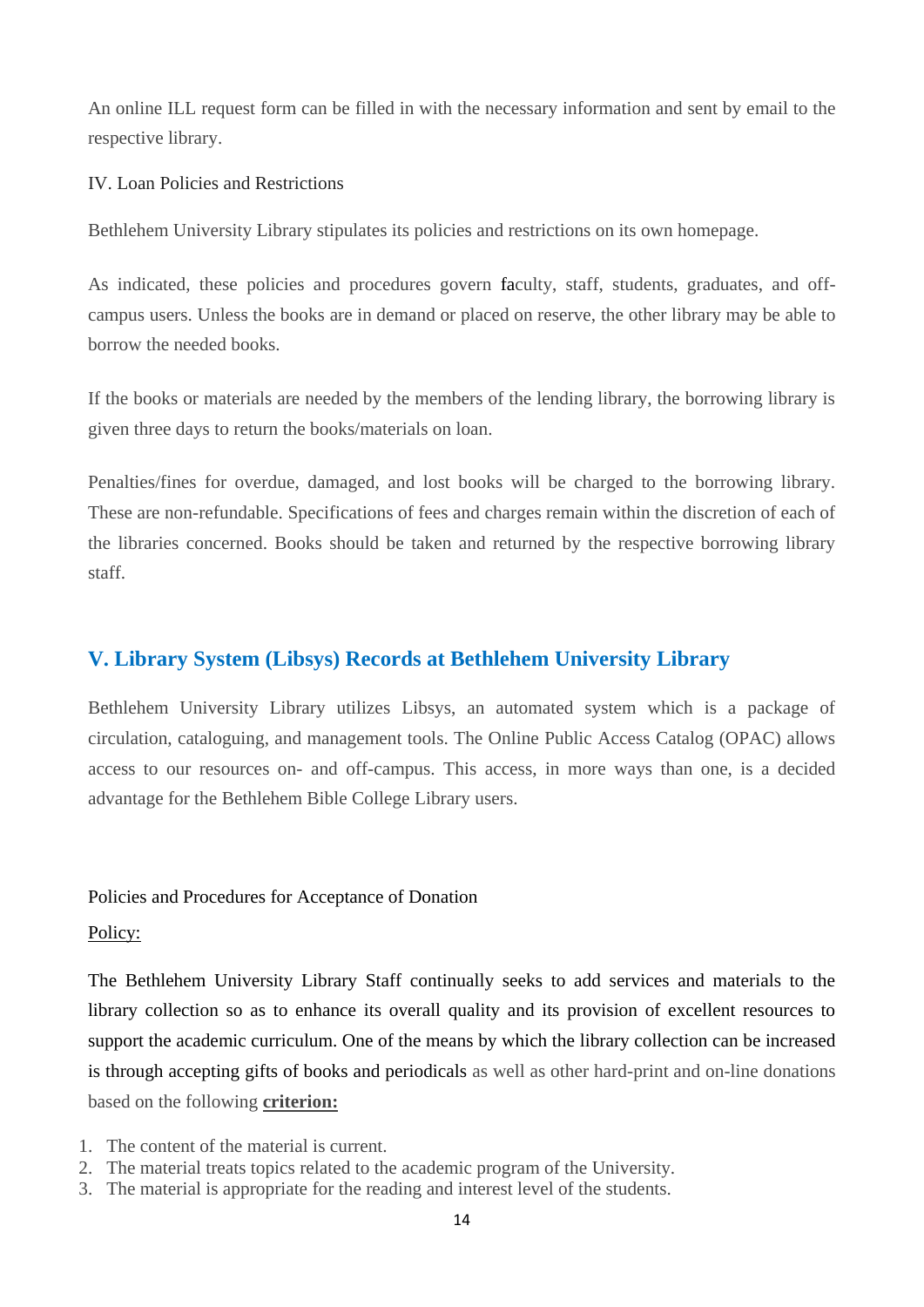- 4. The material is in good condition. Old, worn out, or damaged material, especially books with torn pages, underlined and highlighted passages, and missing pages are not accepted.
- 5. Duplicate copies will not be added to the collection unless there is a need (as determined by the Library Staff in consultation with members of the faculty).
- 6. Only complete sets of periodicals and journals fulfilling the same criteria stated above will be accepted.

#### Procedure:

Persons or organizations wishing to make a donation of books, periodicals, to the Library are asked to follow these action steps.

### 1. **Send list of materials for donation before the materials are shipped:**

It is important that before materials are sent to the Library as a gift that the Library Staff be contacted and have an opportunity to review and approve the list of materials being considered to be donated. The person/s who wish to make a donation of library materials should send a list of the material (noting the author, title, publisher, publishing date, number of pages, and any other significant features) to the Library Staff.

#### 2. **Confirmation that materials for donation are appropriate for Bethlehem University:**

Under the coordination of staff in charge and the appropriate faculty members will decide which materials are acceptable and would be of use to the Bethlehem University community. The staff in charge will then contact the person/s who wishes to make the donation **arranging for shipping materials to Bethlehem University:**

Unfortunately, due to cost constraints, Bethlehem University is not able to fund the transportation and shipping costs for the donation of books and other library materials. Consequently, donors are asked to make arrangements for shipping as part of their donation.

While the University Library cannot accept responsibility for the payment of shipping the donated books, we have been successful at times in making arrangements with some organizations who are able to assist donors in shipping materials to Bethlehem University at reduced or no costs.

For further information, please contact:

Mrs. Vera Koussa, [verak@bethlehem.edu](mailto:verak@bethlehem.edu) Ms. Valerie Rock: [vrock@bethlehem.edu](mailto:vrock@bethlehem.edu) Library Director: [library@bethlehem.edu](mailto:library@bethlehem.edu)

Digitization Project: Criteria for the selection of materials and policies for users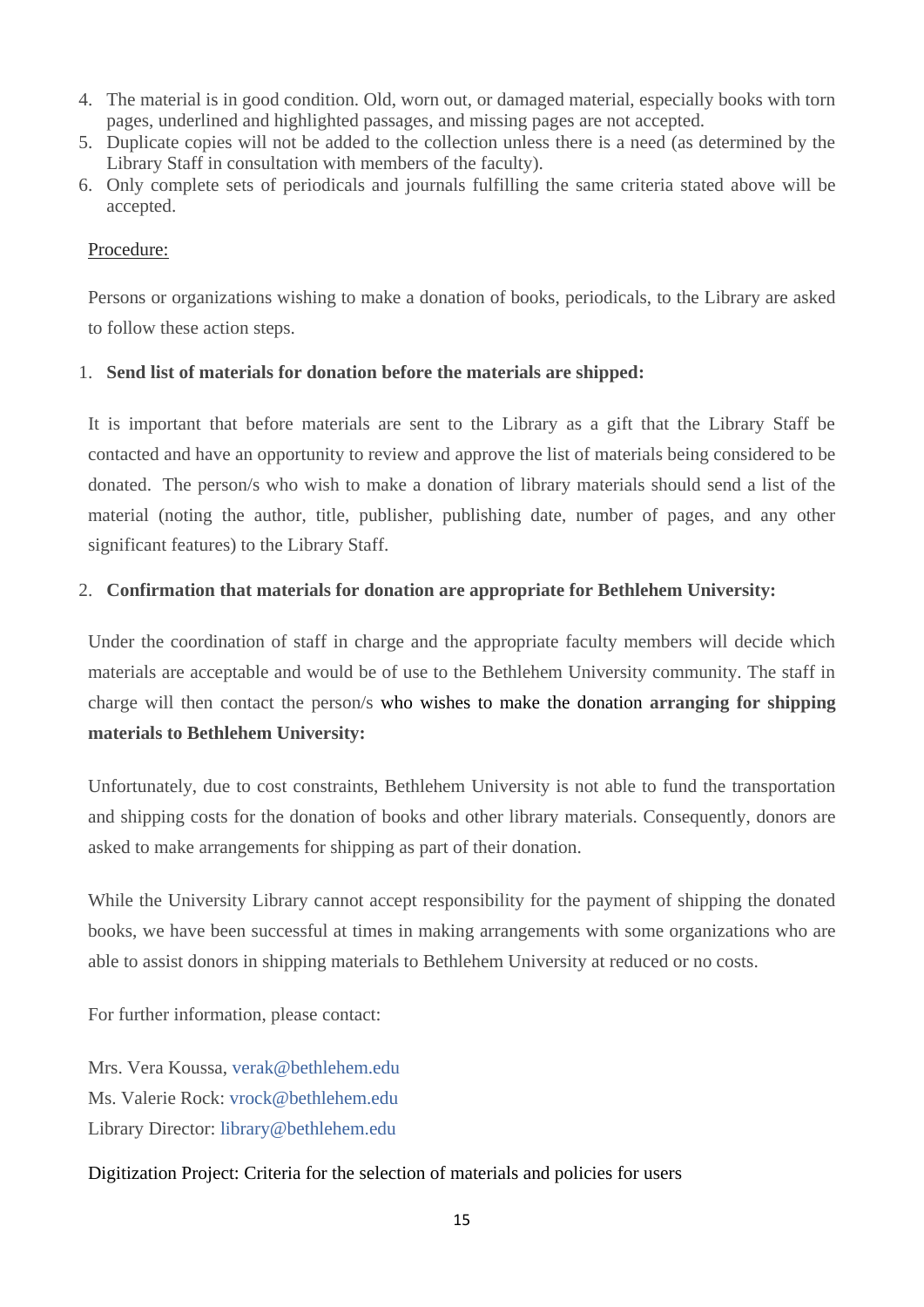### Introduction

Bethlehem University Library, the "heart of the academic community", serves the University's educational mission. In October 2009, the University Library embarked on a daunting project, that of digitizing four areas of its resource-collection envisioning a carefully selected array of materials to be converted into e-formats and make them available to on-campus and online users.

Hence, the project of digitization, first of its kind among the West Bank universities, has as one of its aims, the conversion of library resources into digital format to enhance the teaching-learning process in the classroom. It is also aimed at assisting the academics exchange resources with their fellow colleagues locally and internationally since their mobility is greatly paralyzed by checkpoints and walls built around the cities and villages where they live and work.

### **A. Arabic and English books – rare/old resources/newspapers on Palestine**

### I. Selection Criteria

Books and other resources (old newspapers and oral history recordings) are selected according to the following criteria:

- According to date (before 1900 and up to 1947, old and rare, without copyright dates/places, nor authors);
- According to subject (on and about Palestine, written/contributed by Palestinians living here in Palestine or overseas).
- According to subject interest and significant contribution to the arts, culture and education in Palestine; work by artists, painters, authors, etc., regardless of publication date.

### II. Policies and Procedures

After selection and scanning of the book/manuscript, the staff in-charge prepares a full description of the content of the book or manuscript both in Arabic and English, including author, title, publishing date/place (if available), etc.

Past issues of newspapers are converted into pdf and are saved on the Online Public Access Catalog (OPAC) to make them accessible online. The Bethlehem University Journal annual issue basically follows the same procedure.

In general, access to such documents is done only through the OPAC.

Rare books and manuscripts should not be taken out of the Library. Copies made of online format are only for research or educational purposes and not for sale of any kind.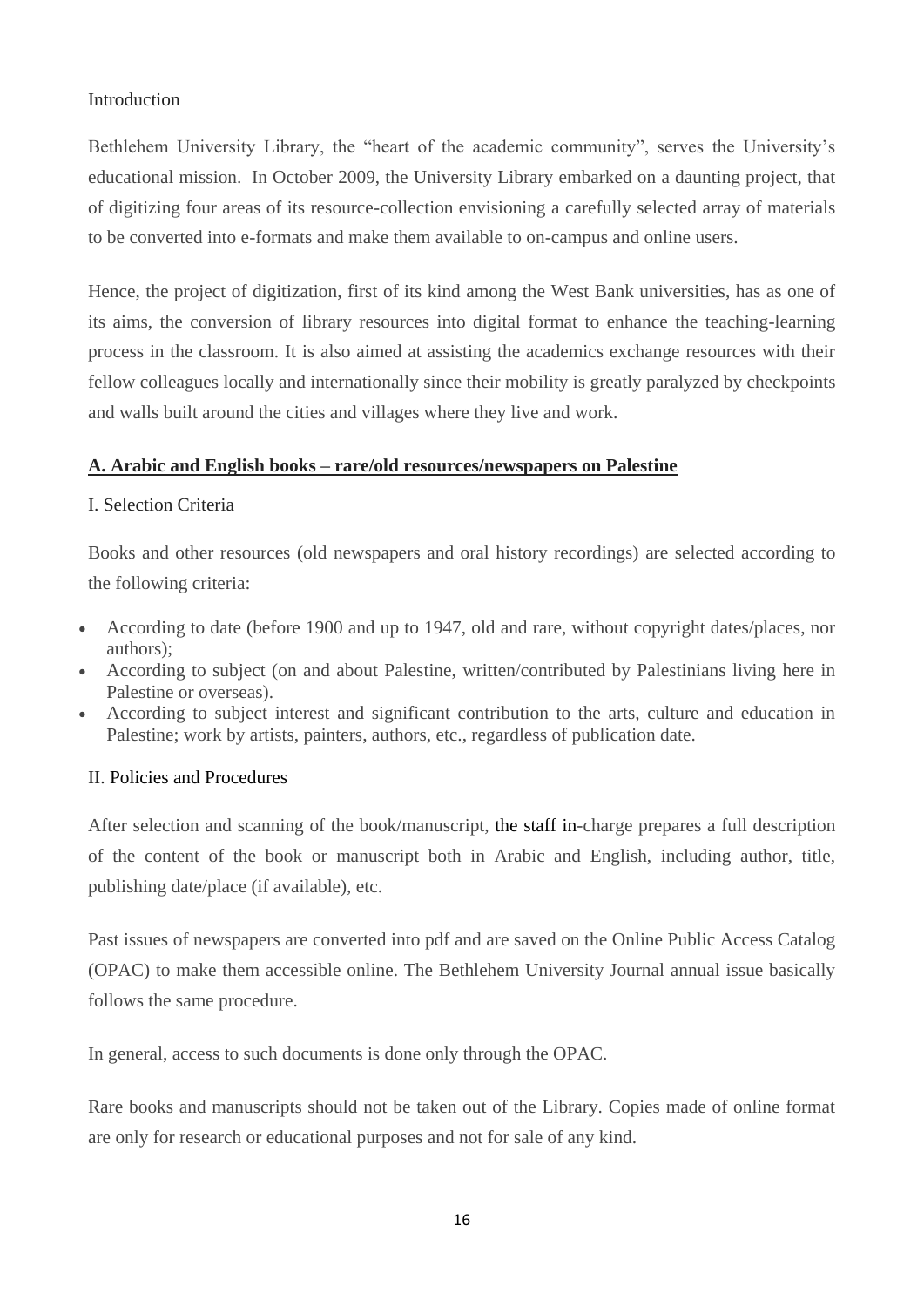### B. Archives

## I. Selection criteria

Criteria for selecting materials to be digitized were based on the recommendation of the UNESCO Archivist who visited the Archives sometime in August of 2009.

- 1. The idea of preserving the value of the original materials is the main objective of digitization.
- 2. Another criteria in selecting materials to be digitized is the educational use of the materials to the teaching-learning activity in the university.
- 3. A practical criterion is space-saving; keeping ephemeral files on electronic format saves space for other more important records.

## II. Procedures and policies

Digitized materials are recorded in the Library Management System (Libsys) and can be accessed through the OPAC. Most of the Video Cassette Recordings (VCR) Sector can be accessed immediately through the OPAC and can be used for educational purposes such as classroom activities and/or private viewing by teacher, staff, or student for research purposes only.

Digitized materials that are sensitive and confidential in nature such as recorded private interviews, lectures, talks, maps, plans and photographs cannot be accessed through the streaming server although stored in the OPAC and can be accessed with permission from the Archivist and/or Library Director.

Digitized materials (DVDA) which are permanently kept in the Archives can be copied by Faculty/Staff members of BU for research purposes. A request form can be filled out and a promissory note signed by the researcher stipulating using information gathered for a good purpose.

In general, no regular loans are allowed in the Archives considering the confidentiality of information found in its stored materials. If deemed necessary and upon permission of the respective authorities, some photocopying may be allowed.

**NOTE:** In all of the above-cited materials (found in A, B, & C sections), the Library has purchased scanners for the purpose of converting hard formats to digitized forms. Hence, the Library, with its funds has purchased these scanners which are included in its inventory of owned items.

One of the responsibilities of the library personnel is removing from the library collection those materials that are no longer appropriate nor supportive of the university curriculum. Removing such materials improves the overall quality of the collection.

Factors to be considered in removing materials from the library book collection include: